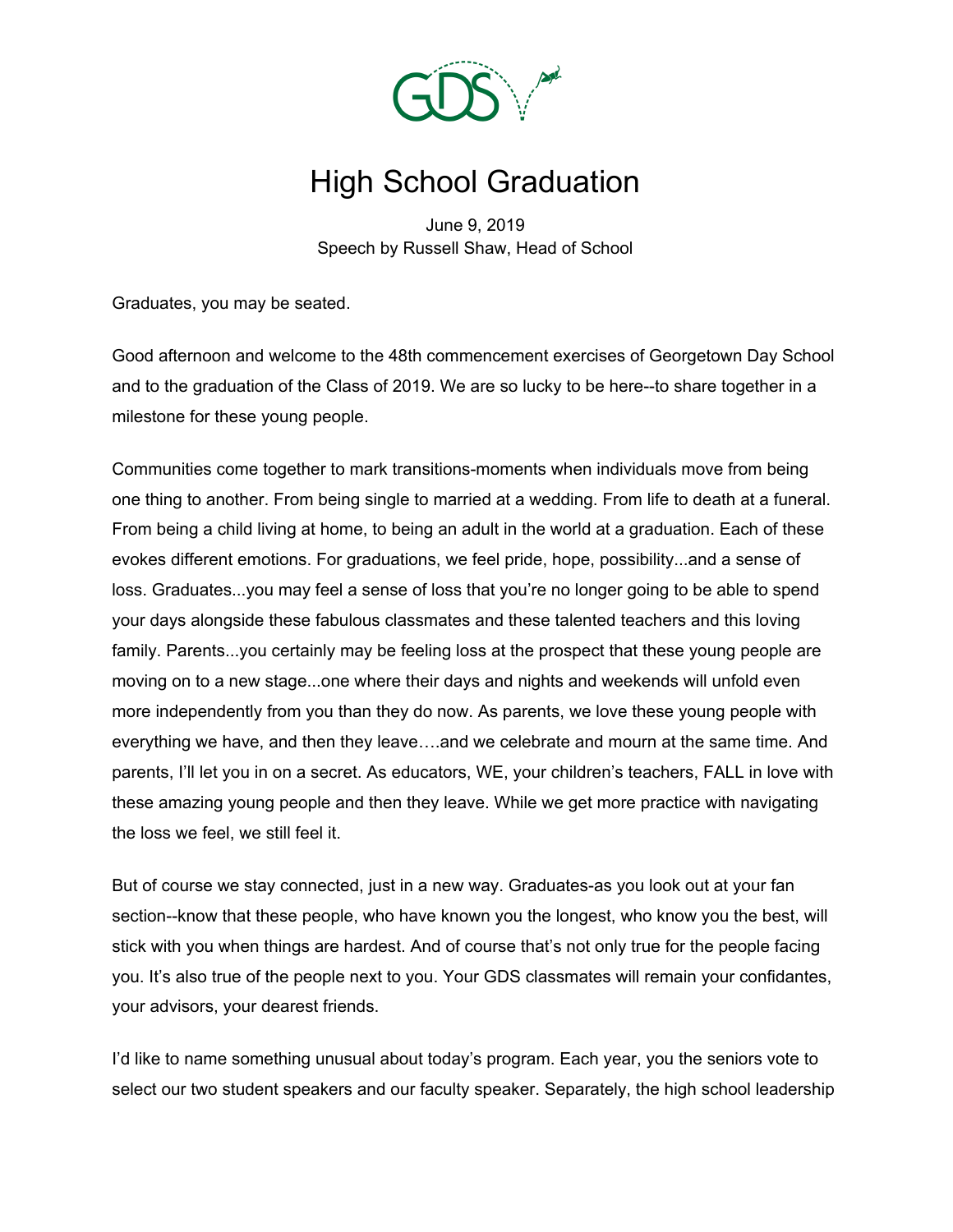team and I confer to determine a parent speaker from among the parent body of the graduating class. These two processes unfold concurrently but don't speak to each other. And this is the first time since 2002, when Sandy and Philip Ungar both spoke both spoke at GDS graduation, that our parent speaker and one of our student speakers are related. In this case, you should all know that when William Goldberg was elected as one of the student speakers, he came to me and said, "Russell, I can give up my spot--I mean, it's such a big day for my dad." Ultimately William and I decided that he would go ahead with his talk but that he would intentionally underperform so as not to show up his father, a remarkable act of generosity by a soon-to-be GDS alumnus.

A GDS tradition for the past decade is that I ask seniors to write me what they're taking with them as they leave GDS. I received far too many responses from your class to share today and I'm only able to share a brief sampling of what you wrote. Thanks to each of you for your thoughtful responses-some of which came in last night...which leads me to wonder if one thing you'll be taking with you is time management.

So, Class of 2019, what will you be taking from GDS?

### **Emma Leary writes:**

It was many years at GDS before I realized how curious the outside world is and how negative it can sometimes be. I am a student of color, I was adopted, I have two gay dads and a sister from *another continent. From PK on, GDS opened its arms to me and my family. It didn't just teach tolerance; it taught me and my classmates to celebrate difference. I've been at GDS for fourteen years now and though some complain about the GDS bubble, for me, it was such a privilege to grow up this way. I would never have gotten this love and celebration anywhere else. Every pride assembly where I could stand up and yell "That's my family!", learning about Vietnamese culture through "The Gangster We Are All Looking For" in English class, or even the simple acceptance of my peers and teachers have changed the way I perceive myself. GDS allowed* me to explore my identity and gave me the strength to feel good about it. It wasn't until sixth *grade that I first experienced a negative comment about my family. Sixth grade. I had lived the* majority of my life knowing that my family was amazing and it's only because of GDS that I was able to stand up to that negativity and be confident and proud of who I am. GDS has taught me to take pride in myself and I know I am ready to face those who may be less accepting and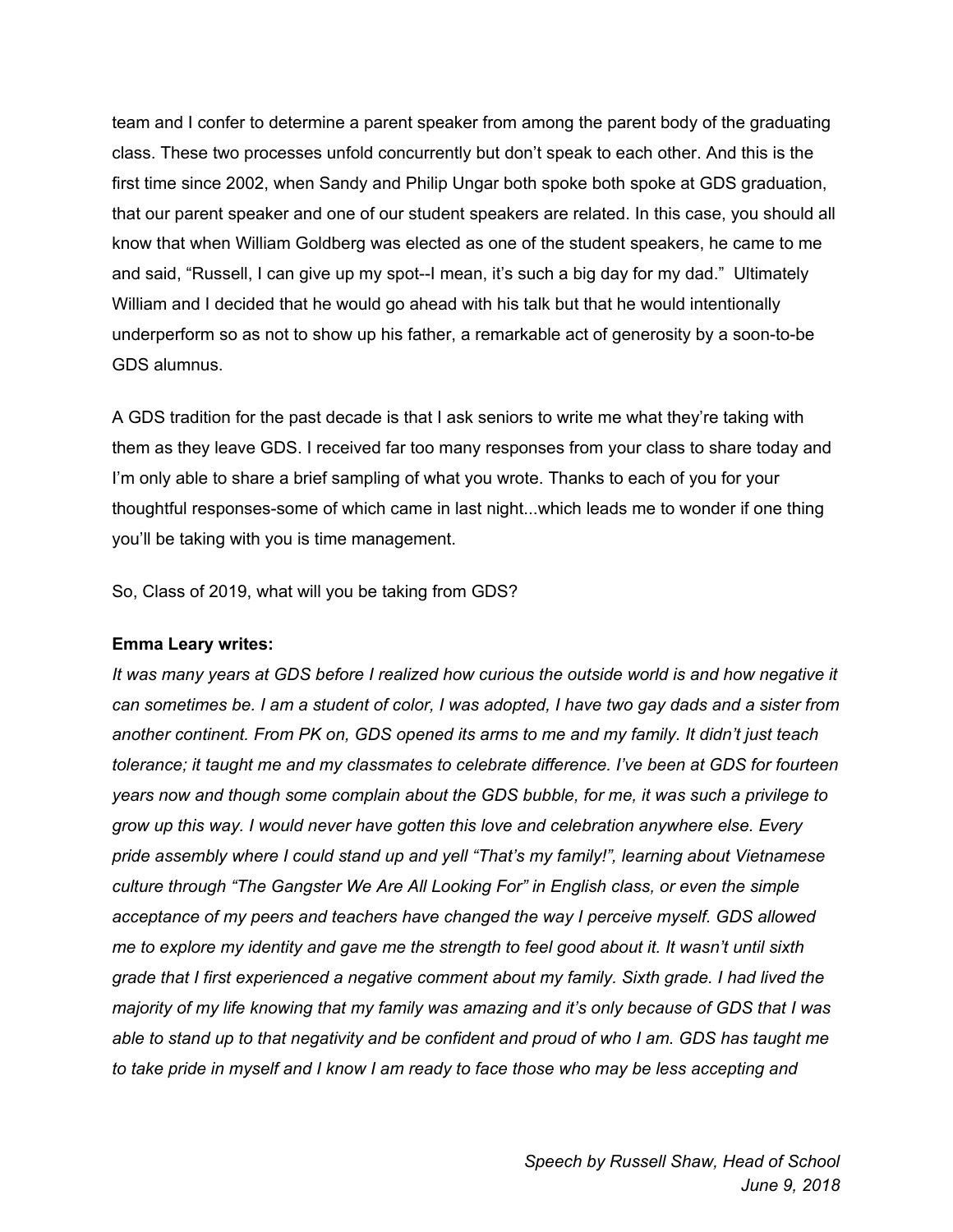#### *stand up for what I believe in.*

#### **Cole Wright-Shaner writes:**

*I will take with me the hideous "salmon"-colored tee-shirt that our class wore on First Friday in* 10th grade. As much as I loathe it's appearance, I take it with me everywhere. It reminds me of *the enthusiasm the class of 2019 puts into every group activity. Bizarrely, it provides hope that* our grade will continue to be unified even if separated by state lines, oceans, and so on. It is the *only GDS merchandise I own (I will buy many more and contribute generously to the school's capital campaign, I promise!) and I wear it with embarrassing pride.*

#### **Ellen Schlick writes:**

There are so many things that I will take with me from GDS, but what stands out is what I will *not take with me: self-doubt. I came to GDS freshman year constantly questioning myself and holding myself back from great experiences because I was scared to fail. Now, four years later, I am not afraid of the unknown, just excited!*

#### **Brion Whyte writes:**

I will take away the importance of relationships. In my tenure at this school, I've made it my duty *to ensure that I have a lasting relationship with the people I'm surrounded by because if I choose to avoid them, then my growth or possibly theirs will be hindered. I've received more opportunities than I would have ever imagined because of these relationships I've formed. I'm extremely grateful.*

#### **Mia Cuneo writes:**

*GDS has given me patience, determination, and drive. If a problem appears to be hard, I know* that I have been given the tools to solve it. GDS has not only taught me how to solve a *derivative or find an integral, it has taught me that sometimes neither works; some problems* require me to think outside of the box. When this happens it is okay, because I know GDS has *prepared me to overcome anything.*

### **Danielle Soto writes:**

*My teachers have supported me through difficult moments, both within and outside the*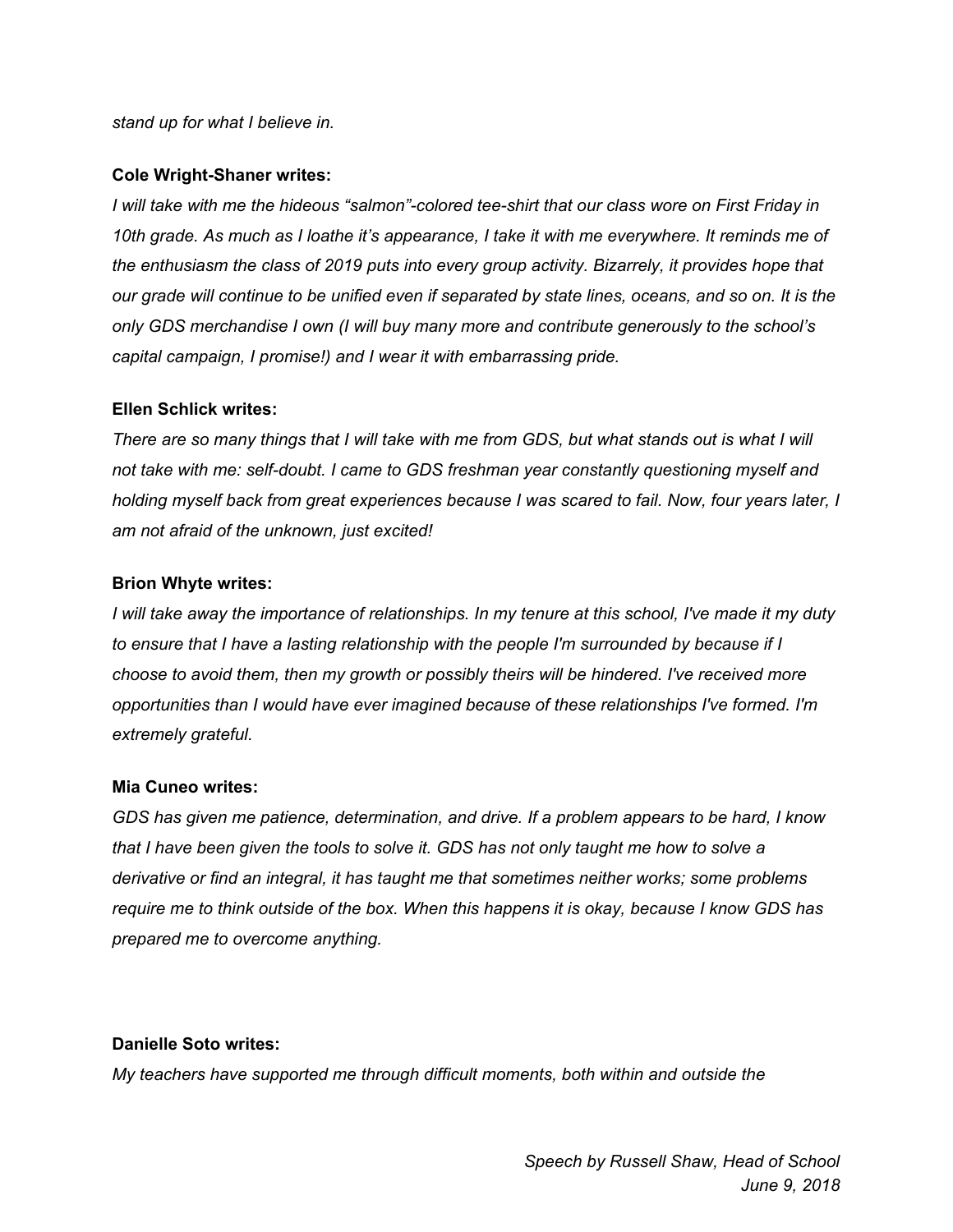*classroom. The relationships I have with my teachers are built on trust and respect; the teachers create an environment that makes students feel valued, inspiring us to work better and harder. Being able to trust my teachers has given me the confidence to realize my potential. By forcing me to consider things through a new lens, GDS has helped me become more open-minded and empathetic.*

## **Alex Carmen writes:**

*When you think you're rebelling against GDS, when you think you're disrupting the bubble, you're actually participating in the one thing that makes GDS stand out from the rest. GDS takes you in and helps you find you. GDS supports the wild artists, sophisticated scholars, and aspiring athletes. There are so many different worlds and networks that are thriving in this school. There truly aren't outcasts here; if you don't find a space for yourself at GDS, then you* can make one. That's what I did. And I thank the school for supporting me. So, what will I take *from GDS? If you are determined, you can be great. You just have to start somewhere, and the people who mean the most will be there at every step.*

## **Frankie Galli writes:**

My parents tell the story of how every day in PK I would come home in a different outfit than when I started the day because I didn't want to go to the bathroom and miss out on anything, so I didn't and I would have to change. All I can say is I have always loved this school....I am a *GDS student because I am inclusive, hard-working, positive, resilient, and reliable.*

## **Caroline Katsive writes:**

*I am leaving GDS speaking two more languages than I did when I entered, knowledgeable* about far more subjects than I used to be, and able to analyze texts far more deeply than four *years ago. But more importantly, perhaps, I am leaving as a better person and a better friend.*

## **Zach Blank writes:**

*The most important thing that GDS gave me is a voice. Every class and social encounter at GDS has afforded me the opportunity to reflect on how I want to present myself to the world---how I want my voice to be heard. The English classes and newspaper meetings have produced the argumentative voice heard in my articles and essays. The relationships with teachers, older students and mentors have produced the helpful voice that I hope to share with younger students in the clubs that I run. The cookie runs and cross country meets have*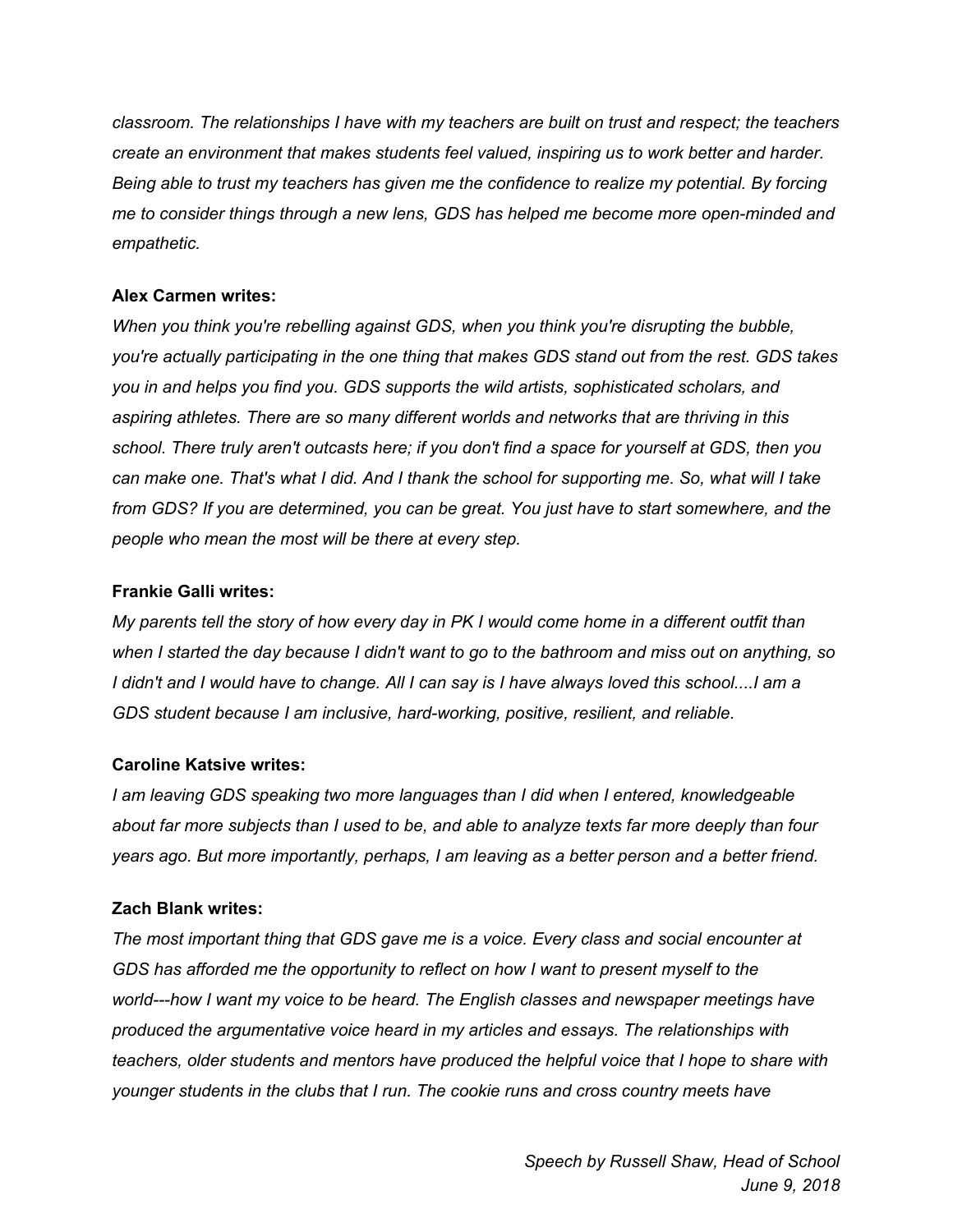*produced the encouraging voice that my teammates can hear as I cheer for them during their races. And the jazz trips, classes and performances have produced the oftentimes out-of-tune* voice of my solos on the saxophone. What's so special about this gift, unlike any other, is that I'll *always have it with me. It's impossible to separate my voice from my experiences at GDS over the past nine years, and I am eternally grateful for that.*

## **And Annalise Myre writes:**

*I remember when I toured GDS in eighth grade, it was Halloween. As I walked through the halls,* trying to blend in so nobody noticed the eighth grader at the high school, I realized that GDS is *not a place where people choose to blend in. From GDS, I will take with me memories, experiences and friendships with people who chose to stand out and were not afraid to show their peers and the world what they are passionate about.*

I will take with me Bobby Asher's lessons in the importance of putting your phone down and talking with the people around you. I will take with me Marjorie Brimley's love for politics and international relations. I will take with me Julia Fisher's journalism ethics. I will take with me Richard Avidon's notable quotables and embarrassingly low quiz grades. I will take with me Andy Lipps' love for constitutional law and his passion for calculus. Whether it be sports, theater, social justice, the Augur Bit, debate, math team or even cardboard club, GDS fosters a community where every student is encouraged to be themselves and knows they have a support system rooting for them through success and failure. Having teachers like Tom Spilsbury, CA Pilling and Greg Dallinger who spend hours after school watching students play soccer, lacrosse or basketball is a true testament to how much the faculty cares about the students outside of the classroom and these relationships I will forever keep in my heart.

Now it may have been because it was Halloween, but as I toured GDS in eighth grade I felt an intangible energy radiating from the classrooms and forum. When I visited colleges, I found myself searching for schools that resembled GDS's energy. Places where students seemed happy and intellectually curious, while still being engaged with the world and a diverse group of people around them. I didn't know it at the time, but when I chose to come to GDS in eighth grade, I chose happy. Whenever I felt a challenge at school, the stress usually stemmed from the pressure I put on myself not the teacher who was only pushing me to become the best writer, historian or mathematician they believed I could be. Faculty like Amy Killy, Meg Blitzer, Topher Dunne and Catherine Pearson who spend their entire summers planning things like the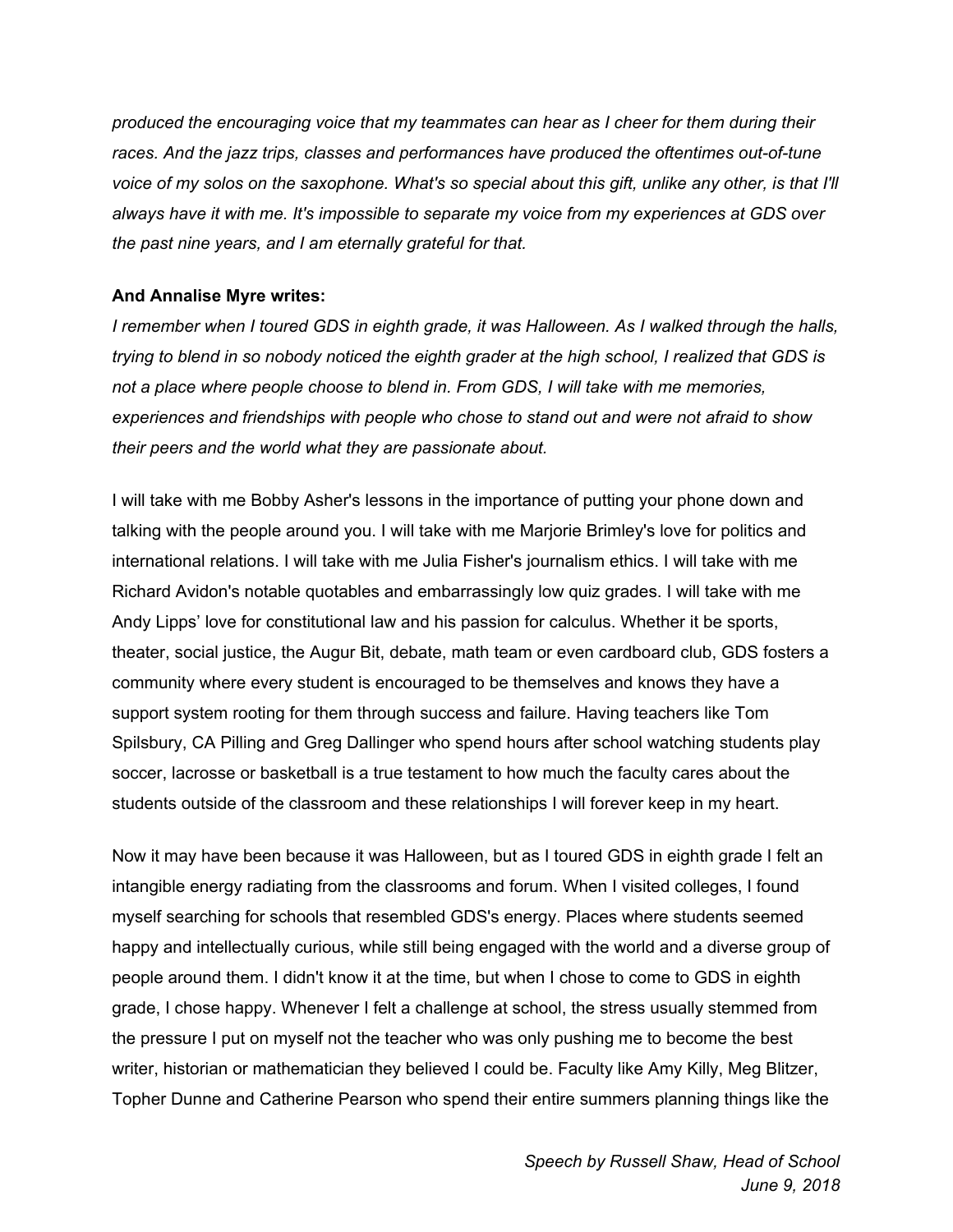Policy Institute are the reason GDS students are so prepared to tackle society's most pressing issues.

As I prepare to leave GDS, I will take with me gratitude for having spent four transformative years at a school where if I ever fell down, a friend, teacher or coach would be there to pick me back up.

Seniors, it's a good set of things for your packing list. Brion-I hope you'll also take my cell phone number in case you need to tell me to call a Snow Day. At your graduation rehearsal, I gave you each one more thing to take with you from GDS--a book. Educated is a remarkable memoir by Tara Westover, a woman who grew up in Idaho to survivalist parents. Westover and her siblings didn't go to school, they didn't see doctors...some of them didn't even have birth certificates. Her parents hoarded food and gasoline in underground bunkers in preparation for the apocalypse. Through a remarkable act of will, Westover determines that she will educate herself, against her parents wishes, making her way first to the local library and then to Brigham Young University and, ultimately, to Cambridge and Harvard.

I found Westover's story especially compelling in a year in which we learned that some high school seniors had made their way into colleges through "side doors", by purporting that they excelled in sports that they didn't actually play or submitting test scores for tests they hadn't taken.

Of course the great tragedy of the Varsity Blues Scandal is how families acted unethically to use their privilege to perpetuate privilege, shedding important light on some of the broader inequities at play in college admissions and beyond. My hope is that GDS has taught you to question these inequities, and to commit yourselves to building a more just world.

Another tragedy, however, and one that has gotten less attention, is that the young people at the center of this scandal were deprived of the ability to author their own stories. The contrast between Westover's story and those of the young people who had their college story written for them is striking. Seniors, when you tell us you're leaving GDS with voice, with confidence, with skills and determination and empathy, you tell us that you're ready to author your own stories--in fact you've already begun to do so. Far more important than the college you are each headed to after GDS is the story that you can tell yourself about your journey. You are choosing to write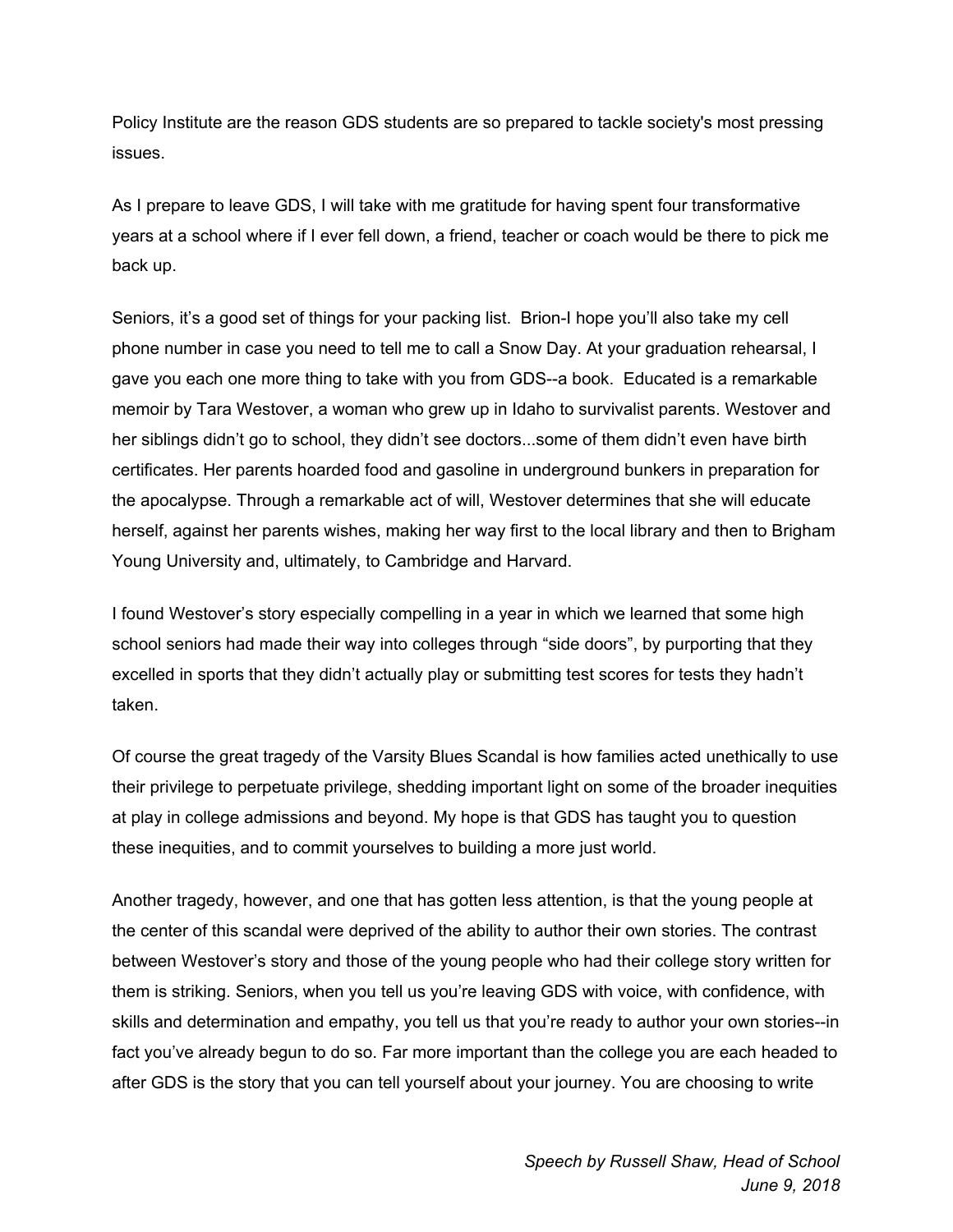your own story rather than have someone else write it for you. This matters much more than a standardized test score or college bumper sticker.

Class of 2019, as you head off to college and beyond, I'm confident that you have everything you need to take with you. And I know I speak on behalf of all of your teachers when I say that we love you. We believe in you. And we are very, very proud of you.

## **Closing:**

I'd like to take this last opportunity to say, on behalf of the faculty, staff, and administration of Georgetown Day School, a final congratulations to both the graduates and the family and friends who have helped us arrive at this moment.

And now, Class of 2019, I want to invite you to be present, to pause and look around, face your parents, faculty, family and friends—look at all these people who have showed up for you today. Collectively, we are for you, we believe in your tremendous capacity, we are proud of you. And to the rest of us here--our responsibility for these graduates does not end today. These talented young people will need our ongoing support and guidance as they discover the world, make their way in the world, and change the world. Our work isn't done.

In closing, a poem by Mary Oliver called "The Summer Day". Along with caps & gowns, the reading of this poem is a tradition I began last year. I'm calling it a tradition because I think it's a perfect send off for our Mighty Hoppers:

## **The Summer Day**

Who made the world? Who made the swan, and the black bear? Who made the grasshopper? This grasshopper, I meanthe one who has flung herself out of the grass, the one who is eating sugar out of my hand, who is moving her jaws back and forth instead of up and downwho is gazing around with her enormous and complicated eyes. Now she lifts her pale forearms and thoroughly washes her face. Now she snaps her wings open, and floats away. I don't know exactly what a prayer is. I do know how to pay attention, how to fall down into the grass, how to kneel down in the grass, how to be idle and blessed, how to stroll through the fields,